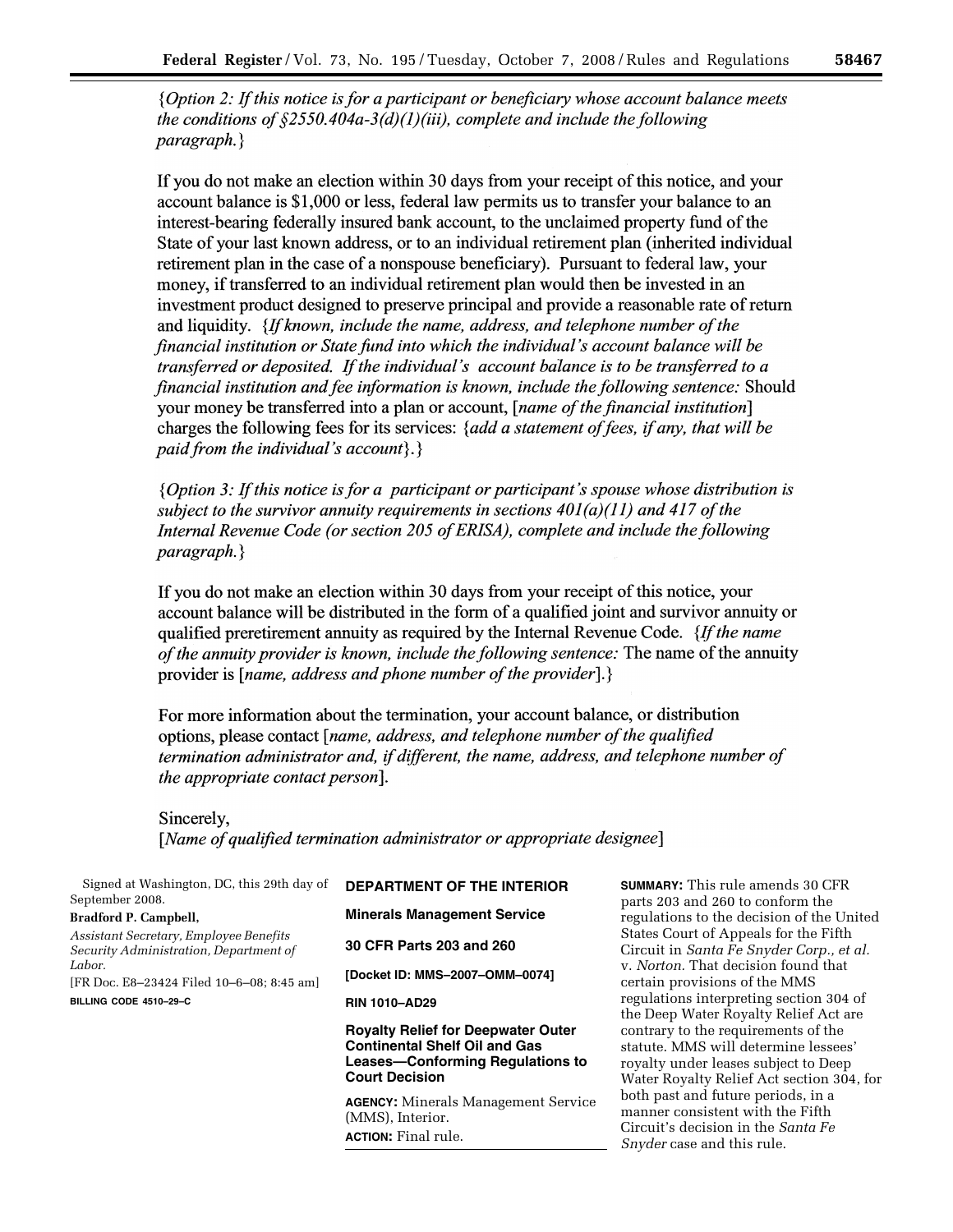**DATES:** *Effective Date:* This rule is effective November 6, 2008 **FOR FURTHER INFORMATION CONTACT:**  Marshall Rose, Chief, Economics Division, at (703) 787–1536.

**SUPPLEMENTARY INFORMATION:** The MMS published a proposed rule (PR) in the **Federal Register** on December 21, 2007 (72 FR 72652), to inform the public of our intent to revise 30 CFR part 203, which pertains to royalty relief and 30 CFR part 260, which pertains to Outer Continental Shelf (OCS) leasing, in a manner consistent with the *Santa Fe Snyder* ruling. The PR invited comments, recommendations, and specific remarks on our regulatory changes consistent with the *Santa Fe Snyder* decision. The regulatory changes in this final rule are exactly the same as those published in the PR with three clarifying exceptions. In § 203.71(a)(3) we add the expression of ''newly constituted'' field to distinguish between the field which was the subject of the original application and the new field which becomes the subject of the revised application. In § 203.71(a)(5) we label as field A the field to which the well was originally assigned and from which it is removed by re-assigning the well to a second field, which we label as field B. That step avoids an ambiguity in the old wording. Also, we re-word the new language in the last cell of the table to distinguish between the kind of lease referred to in § 260.114 and the kind of lease referred to in § 260.124. In § 260.114 we add language that each Final Notice of Sale Package, which contains the official information on a lease's water depth category, is announced in the **Federal Register**.

Furthermore, in the Regulatory Planning and Review (Executive Order 12866) section, we have properly determined this final rule to be ''significant'' as determined by the Office of Management and Budget and subject to review under Executive Order 12866.

# **Background**

On November 28, 1995, President Clinton signed Public Law 104–58, which included the Deep Water Royalty Relief Act (Act). The Act was designed to encourage development of new supplies of energy. It included incentives to promote investment in a particularly high-cost, high-risk area, the deep waters of the Gulf of Mexico. These deep Gulf of Mexico waters were viewed as having potential for large oil and gas discoveries, but technological advances and multi-billion dollar investments would be needed to realize that potential. Since the enactment of

the incentive, the deep waters of the Gulf of Mexico have become one of the most important sources of domestic oil and gas production.

The Secretary of the Interior was required to suspend royalties for certain volumes of production on new leases in more than 200 meters of water in the central and western Gulf of Mexico issued in the first 5 years following enactment of the Act. These royalty suspension volumes (RSVs) (i.e., specified volumes of royalty-free production) ranged from 17.5 million to 87.5 million barrels of oil equivalent (BOE), depending on water depth. The royalty suspension incentive was intended to provide companies that undertook these investments specific volumes of royalty-free production to help recover a portion of their capital costs before starting to pay royalties. Once the specified volume has been produced, royalties become due on all additional production. This was not a matter of agency discretion.

We published an advance notice of proposed rulemaking (ANPR) in the **Federal Register** on February 23, 1996 (61 FR 6958), to inform the public of our intent to develop comprehensive regulations implementing the Act. The ANPR sought comments and recommendations to assist us in that process. We continued to collect comments and conducted a public meeting in New Orleans on March 12 and 13, 1996, about the matters the ANPR addressed. We published an interim rule on March 25, 1996 (effective 30 days later). We invited comments on the interim rule and stated that we would consider them as part of our review of responses to the ANPR mentioned above. We further stated that based on comments received and experience gained, we may include changes to the matters the interim rule addresses in a comprehensive rulemaking implementing the Act.

Section 304 of the Act specifies RSVs for offshore oil and gas leases in 3 defined water depth ranges deeper than 200 meters of water issued in lease sales held in the first 5 years after the Act's enactment on November 28, 1995. We stated in our March 25, 1996, interim rule entitled Deepwater Royalty Relief for New Leases that ''[s]ection 304 of the Act does not provide specific guidance on how to apply the royalty suspension volumes to leases issued during sales after November 28, 1995'' and that ''[t]he primary question is how to apply the minimum royalty suspension volumes laid out in the statute'' (61 FR 12023). We published a final rule implementing section 304 of the Act in the **Federal Register**, with no

substantive change in the regulatory language, on January 16, 1998 (63 FR 2626), that became effective on February 17, 1998.

On October 4, 2004, the U.S. Court of Appeals for the Fifth Circuit in *Santa Fe Snyder Corp., et al.* v. *Norton,* 385 F.3d 884, agreed with the conclusion of the U.S. District Court for the Western District of Louisiana that the regulations implementing royalty relief under section 304 are inconsistent with the statute. The regulations provided that leases issued under section 304 that are assigned to a field with a current lease that produced before November 28, 1995, are not eligible for royalty relief. The regulations further provided that where there is more than one section 304 lease in a field, leases share in the statutory RSV. These requirements were promulgated in the interim rule effective April 24, 1996 (61 FR 12022).

The effect of the court's ruling in *Santa Fe Snyder* was that: (1) The MMS could not condition royalty relief under section 304 on the lease being part of a field that was not producing before November 28, 1995; and (2) the RSVs prescribed in section 304 apply to each lease, not jointly to all leases in a particular field. An Information to Lessees (ITL) dated August 8, 2005, alerted affected lessees that we would abide by the decision and revise the regulations to conform to this decision, resulting in the proposed and now final rule.

#### **Comments on the Proposed Rule**

We received six comment letters on the PR. Two of the commenters were from industry trade associations (National Ocean Industries Association (NOIA) and American Petroleum Institute (API)). We also received comments from one operator and three individuals from the general public. Two of the individual comment letters were not germane to the PR and were not considered.

All comments received are available for review at *http:// www.regulations.gov.* To view comments on this PR, under the tab ''More Search Options,'' click "Advanced Docket Search", then select ''Minerals Management Service'' from the agency drop-down menu, then click ''submit.'' In the Docket ID column, ''select MMS–2007–OMM–0074'' to view comments and supporting materials for this rulemaking. Information on using Regulations.gov and viewing the docket after the close of the comment period is available through the site's ''user tips'' link.

All four commenters submitting germane comments on the PR were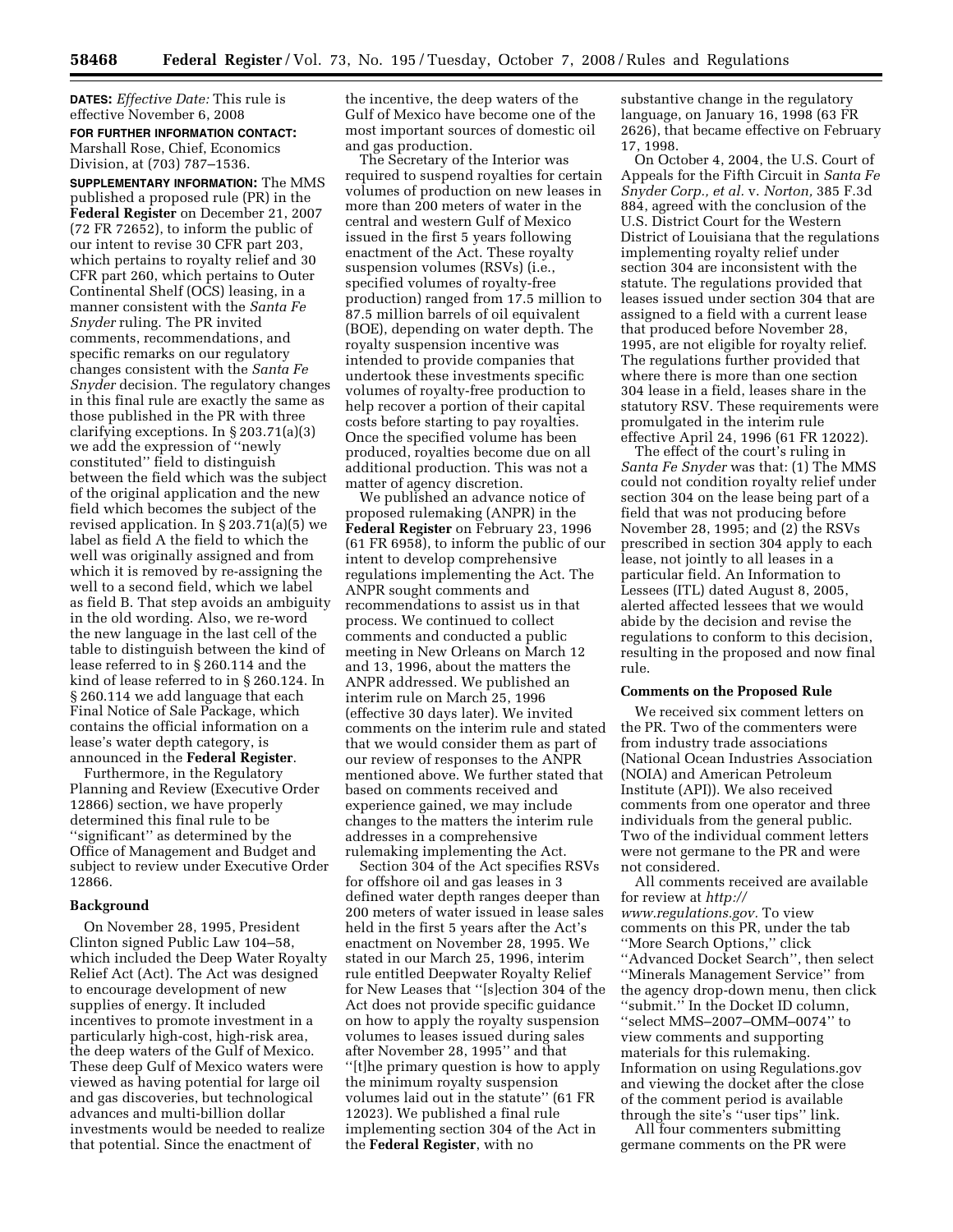supportive of amending the regulations at 30 CFR parts 203 and 260 to conform to the *Santa Fe Snyder Corp., et al.* v. *Norton* decision. The respondents were appreciative of the regulatory change that would bring clarity and avoid confusion to readers of the regulations. No suggestions or proposals were received to change or clarify our proposed regulatory changes to implement the court's decision and its interpretation of section 304 of the DWRRA.

# **Summary of Changes to Proposed Rule**

The regulatory changes in this final rule are exactly the same as those published in the PR with three clarifying exceptions. In § 203.71(a)(3), we add the expression of ''newly constituted'' field to distinguish between the field which was the subject of the original application and the new field which becomes the subject of the revised application. In § 203.71(a)(5), we label as field A the field to which the well was originally assigned and from which it is removed by re-assigning the well to a second field, which we label as field B. That step avoids an ambiguity in the old wording. Also, we re-word the new language in the last cell of the table to distinguish between the kind of lease referred to in § 260.114 and the kind of lease referred to in § 260.124. In § 260.114, we add language that each Final Notice of Sale Package, which contains the official information on a lease's water depth category, is announced in the **Federal Register**.

#### **Regulatory Change**

This final rule will revise 30 CFR part 203, which pertains to royalty relief; and 30 CFR part 260, which pertains to OCS leasing, to treat leases issued under section 304 (referred to in our regulations as ''eligible leases'') in a manner consistent with the *Santa Fe Snyder* ruling. The revisions conform our regulations to the court ruling and are non-discretionary.

Changes in 30 CFR part 203 delete references to ''eligible leases'' in § 203.69 and change the sharing rule in § 203.71 for purposes of consistency. It removes the eligible leases from the section that discusses how to allocate RSVs on a field. These changes mean that regardless of the outcome of an application for royalty relief for leases issued either before or after the 5-year period covered by section 304, which may affect the field to which they are assigned, both eligible leases and leases issued in sales held after November 25, 2000 (referred to in the regulation as ''Royalty Suspension'' (RS) leases), receive the full RSVs stated in the lease

instrument. Further, as with a RS lease, production from an eligible lease counts against any RSVs available to pre-Act leases on a field to which the eligible lease or RS lease has been assigned. However, unlike RS leases, lessees of eligible leases may not initiate an application seeking, or requesting a share in, an additional RSV granted to an RS lease. This is because there would now be more than enough financial incentive for any single lease.

The revisions to the regulations in part 260 modify § 260.3 relating to MMS's authority to collect information and remove references in § 260.113(a) to prior production on the field to which a lease is assigned. Deletions in § 260.114 remove paragraphs on procedures for notification, determination of RSVs, and having more than one RSV on a lease because they are no longer required. Section 260.114(b) is also revised to change the reference from ''fields'' to ''each eligible lease.'' Section 260.124 is revised to remove a reference to eligible leases establishing an RSV for a field, which is not valid under section 304 of the Act, as interpreted in *Santa Fe Snyder.* Thus, royalty-free production from an RS lease only counts against the RSV of a field if that volume was established as a result of an approved application for royalty relief for a pre-Act lease under part 203. Finally, all of § 260.117 is eliminated, because provisions for allocation of RSVs among multiple leases on a field are no longer needed.

#### **Retroactive Effect**

As explained above, the need for this rule arises from the Fifth Circuit's decision. The effect of the Fifth Circuit's decision was to declare void the regulatory provisions that the court found to be inconsistent with section 304. Because section 304 had not changed, the necessary implication is that the relevant regulations were unlawful from their inception. The Fifth Circuit's decision created a regulatory void between the date on which the interim rule became effective (April 24, 1996) and the present. The Fifth Circuit plainly would apply its interpretation of section 304 for all time periods, not just the period after the decision. This rule does nothing more than conform the regulations to the Fifth Circuit's decision, and reflects the legal interpretation of section 304 that the Fifth Circuit would apply. We thus replace the rule that the court struck down with this rule for the time period that the invalidated provisions covered, so as to avoid having a gap and consequent ambiguity in the rule between April 24, 1996, and the date of

this rule. See *Citizens to Save Spencer County* v. *EPA* 600 F.2d 844, 879–880 (DC Cir. 1979), or *Beverly Hospital* v. *Bowen* 872 F.2d 483, 485–486 (DC Cir. 1989). Therefore, this rule is effective immediately upon being published with retroactive effect to April 24, 1996.

#### **Procedural Matters**

# *Regulatory Planning and Review (Executive Order (E.O.) 12866)*

This final rule is a significant rule as determined by the Office of Management and Budget (OMB) and is subject to review under E.O. 12866.

(1) This final rule conform the regulations to the Fifth Circuit's decision. It will have an annual effect on the economy of \$100 million or more. The following are the same aggregate fiscal estimates presented in the December 21, 2007 (72 FR 72652), PR.

The Fifth Circuit's decision means that production on more section 304 leases will be subject to royalty relief than under the previous regulations, resulting in larger fiscal costs to the Federal Government. The magnitudes of these fiscal losses (on past and future royalty collections) will vary significantly depending upon whether the Federal Government ultimately prevails (low case) or does not prevail (high case) in litigation over the MMS authority to condition royalty relief on price thresholds (see *Kerr McGee Oil and Gas Corp.* v. *Allred,* Docket No. 2:06 CV 0439). In the low case, only deepwater leases issued in 1998 and 1999 likely would be affected, because those leases were not issued with price thresholds; and for the other DWRRA leases, market prices most likely will exceed threshold levels, thereby eliminating future royalty relief on these other deepwater leases. In the high case, all deepwater leases issued throughout the 1996 to 2000 period would be affected, because deepwater leases issued in 1996, 1997, and 2000 then would be treated similar to deepwater leases issued in 1998 and 1999 with respect to price thresholds.

There are two basic categories of section 304 leases affected by the Fifth Circuit Court's decision. For section 304 leases placed on fields by MMS that consist of one or more leases which produced prior to the DWRRA, we projected that from 2000 through 2024, production of oil and gas could range from 4 million BOE in the low case to 27 million BOE in the high case. The total royalty losses using OMB economic assumptions for the 2009 Budget (oil and gas prices) during this 25-year period are estimated to range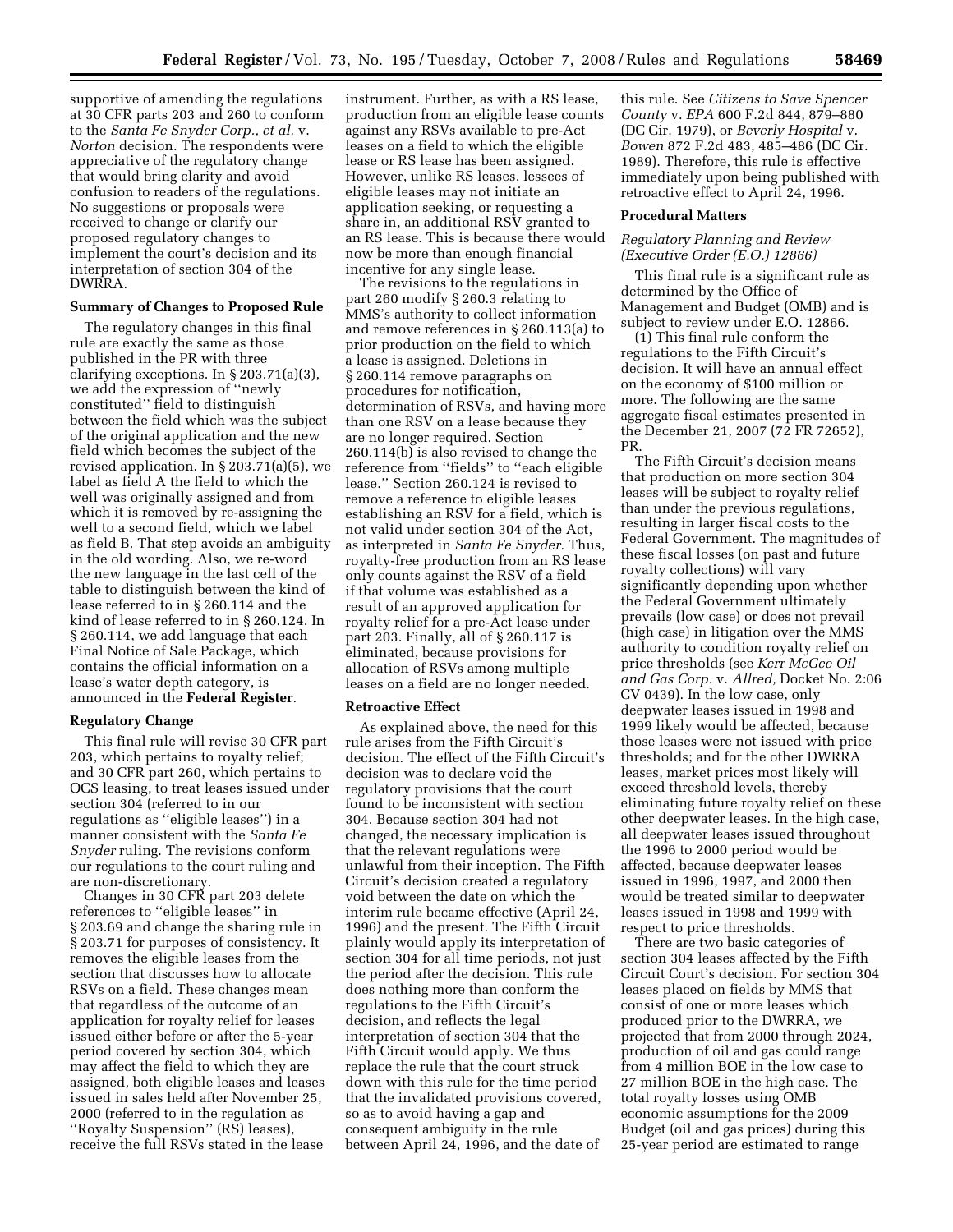from \$16 million in the low case to almost \$205 million in the high case (expressed in current-year dollars). Applying discount rates of 3 and 7 percent to the potential cash flows, the present value range of fiscal losses becomes \$17 to \$192 million at 3 percent and \$20 to \$189 million at 7 percent (the lower bound figures increase slightly as the discount rate rises because all of the losses in this case, associated with leases issued in 1998 and 1999, represent historical royalties that must be paid back, with interest, to the lessees). Essentially all production and royalties from this category of section 304 leases, up to the prescribed royalty suspension volumes for each lease, contribute to the fiscal cost to the Federal Government. This is because, in previous DWRRA regulations, such section 304 leases that were placed on fields that produced prior to the DWRRA were not considered eligible for royalty relief.

The Fifth Circuit Court's ruling also means that the suspension volumes cited in the DWRRA must apply to each lease, not shared by all leases on a geologic field, as MMS interpreted the Act. Thus, the added production from a field that could be eligible for royalty relief consists of production from all the Section 304 leases on the field (up to one RSV per lease) that is in excess of the single RSV (cited in the Act for the applicable water depth) for the entire field as interpreted by MMS in the prior DWRRA regulations. In fact, the vast majority of the royalty losses from section 304 leases will occur as a result of this aspect of the court's ruling. We estimate the additional production that will be subject to royalty relief from this ''lease-based'' court interpretation will be about 400 million BOE in the 20-year period from 2007 through 2026 in the low case (covering only DWRRA leases issued in 1998 and 1999), and approximately 1.3 billion BOE in the 28 year period from 2007 through 2034 in the high case (covering all DWRRA leases). The royalty costs using OMB economic assumptions for the 2009 Budget (oil and gas prices) associated with these production levels during the time periods of production are estimated to be \$3 billion in the low case and \$10 billion in the high case (expressed in current-year dollars). Discounting these cash flows yields ranges of present value royalty losses of \$2.5 to \$7.5 billion at 3 percent, and \$1.9 to \$5.2 billion at 7 percent.

It is important to recognize that the prior DWRRA regulations granted relief in the amount of one RSV per geologic field to all fields containing at least one section 304 lease as long as that field

had not produced prior to the DWRRA. The Fifth Circuit Court's ruling on this category of Section 304 leases has changed the relief to apply to each section 304 lease regardless of which other leases are on the field. The differences in royalty free production and royalty relief dollars from the Court's ''lease'' interpretation and the MMS ''field'' interpretation represent measures of the cost to the Federal Government for this category of section 304 leases associated with this regulation.

In estimating these measures, one needs to recognize that a loss to the Federal Government occurs only on fields containing multiple Section 304 leases on which their total combined production exceeds a single RSV for the field. For such section 304 leases, the dollar cost loss measure is represented by royalty value from each section 304 lease (up to one RSV per lease) on a field less the royalty value of the one RSV of relief that the field would have gotten under the previous DWRRA regulation. It follows that no Federal Government cost is incurred in terms of royalty losses on fields containing only a single section 304 lease or from fields with multiple section 304 leases whose combined reserves are less than a single RSV.

Following the above logic, in our low case scenario we estimate the incremental royalty free production from all 1998–1999 section 304 leases of up to one RSV per lease beyond one RSV per field to be 400 million BOE, representing 49.3 percent of the total production (limited to no more than one RSV per lease) from all 1998–1999 section 304 leases. The royalty value of this 400 million BOE increment is estimated to be \$3 billion, or 52.1 percent of the total royalty value from all 1998–1999 section 304 leases (limited to no more than one RSV per lease).

In our high case estimate, we estimate the incremental royalty free production from all 1996–2000 section 304 leases of up to one RSV per lease beyond one RSV per field to be 1.3 billion BOE, representing 54 percent of the total production (limited to no more than one RSV per lease) from all section 304 leases. The royalty value of this 1.3 billion BOE increment is estimated to be \$10 billion, or 56.7 percent of the total royalty value from all section 304 leases (limited to no more than one RSV per lease).

Thus, almost all of the fiscal costs of the Fifth Circuit Court's ruling in *Santa Fe Snyder* can be attributed to the changes to the designated amounts of royalty relief from geologic fields to

individual leases. The total royalty costs of the court's ruling, spanning the 35 year period from 2000 through 2034 for both categories of section 304 leases, are estimated to be between \$3.1 and \$10.3 billion (expressed in current-year dollars). These are the same figures that we estimated in the PR.

(2) This final rule will not create a serious inconsistency or otherwise interfere with an action taken or planned by another agency because royalty relief is confined to leasing in Federal offshore waters that lie outside the coastal jurisdiction of state and other local agencies. Careful review of the lease sale notices, along with stringent leasing policies now in force, ensure that the Federal OCS leasing program, of which royalty relief is only a component, does not conflict with the work of other Federal agencies.

(3) This final rule will not alter the budgetary effects of entitlements, grants, user fees, or loan programs or the rights or obligations of their recipients.

(4) This final rule will not raise novel legal or policy issues.

### *Regulatory Flexibility Act*

The Department of the Interior certifies that this final rule will not have a significant economic effect on a substantial number of small entities under the Regulatory Flexibility Act (5 U.S.C. 601 *et seq.*).

This final rule conforms the regulations to the Fifth Circuit's decision, and reflects the legal interpretation of section 304 that the Fifth Circuit would apply. We are modifying or deleting relevant sections of the regulations that the court struck down so as to avoid having a gap and consequent ambiguity in the regulations between April 24, 1996, and the date of this rule.

A Regulatory Flexibility Analysis is not required because there are no legal alternatives to the court's decision that deemed our current regulations to be inconsistent with the statute, as cited in the preamble, other than to publish this rule. We have determined that this rule will not have a significant economic effect on a substantial number of small entities. A Small Entity Compliance Guide is not required.

This change affects lessees and operators of deepwater leases in the OCS. This includes about 40 different companies. These companies are generally classified under the North American Industry Classification System (NAICS) Code 211111, which includes companies that extract crude petroleum and natural gas. For this NAICS code classification, a small company is one with fewer than 500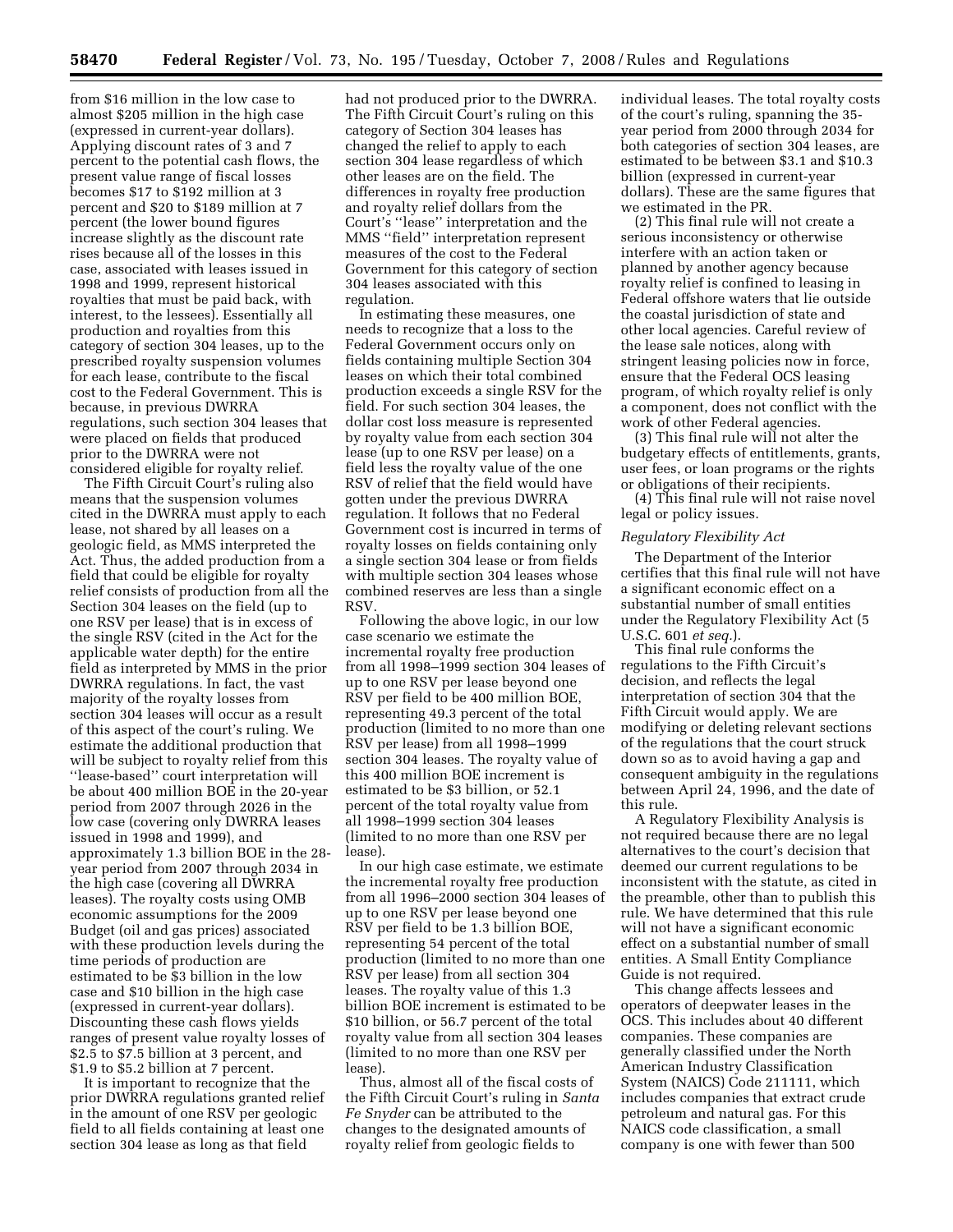employees. Based on these criteria, only 10 of these companies are considered small. This final rule, therefore, will not affect a substantial number of small entities.

Your comments are important. The Small Business and Agriculture Regulatory Enforcement Ombudsman and 10 Regional Fairness Boards were established to receive comments from small businesses about Federal agency enforcement actions. The Ombudsman will annually evaluate the enforcement activities and rate each agency's responsiveness to small business. If you wish to comment on the actions of MMS, call 1–888–734–3247. You may comment to the Small Business Administration without fear of retaliation. Disciplinary action for retaliation by an MMS employee may include suspension or termination from employment with the DOI.

# *Small Business Regulatory Enforcement Fairness Act*

This final rule is a major rule under 5 U.S.C. 804(2) of the Small Business Regulatory Enforcement Fairness Act. This final rule:

a. Will have an annual effect on the economy of \$100 million or more, based on the analysis presented in the previous section. Current MMS estimates indicate the royalty costs of the rule, occasioned by the court ruling, will be from \$3.1 billion to \$10.3 billion, based on applicable production amounts during the 35-year period from 2000 through 2034. This low case dollar amount represents the added royalty losses to the Federal Government only on deepwater leases issued without price thresholds, i.e., in 1998 and 1999. The high case estimate represents royalty collection losses on all DWRRA leases, and assumes MMS cannot condition royalty relief on market prices for oil and gas. It is likely that virtually all of the future production associated with this forgone royalty cost would have occurred even without the royalty relief offered in the DWRRA. The decisions to develop at least some of the fields responsible for this production occurred under incentive terms in effect before the *Santa Fe Snyder* judgment. Moreover, higher oil and gas market prices alone likely would have provided ample incentive for Gulf of Mexico deepwater exploration and development.

b. Will not cause a major increase in costs or prices for consumers, individual industries, Federal, State, or local government agencies, or geographic regions.

c. Will not have significant adverse effects on competition, employment,

investment, productivity, innovation, or the ability of U.S.-based enterprises to compete with foreign-based enterprises.

### *Unfunded Mandates Reform Act*

This final rule will not impose an unfunded mandate on State, local, or tribal governments or the private sector of more than \$100 million per year. The rule will not have a significant or unique effect on State, local, or tribal governments or the private sector. A statement containing the information required by the Unfunded Mandates Reform Act (2 U.S.C. 1531 *et seq.*) is not required.

### *Takings Implication Assessment (E.O. 12630)*

Under the criteria in E.O. 12630, this final rule does not have significant takings implications. The rule is not a governmental action capable of interference with constitutionally protected property rights. A Takings Implication Assessment is not required.

### *Federalism (E.O. 13132)*

Under the criteria in E.O. 13132, this final rule does not have sufficient federalism implications to warrant the preparation of a Federalism Assessment. This rule will not substantially and directly affect the relationship between the Federal and State governments. To the extent that State and local governments have a role in OCS activities, this rule will not affect that role. A Federalism Assessment is not required.

### *Civil Justice Reform (E.O. 12988)*

This final rule complies with the requirements of E.O. 12988. Specifically, this rule:

(a) Meets the criteria of section 3(a) requiring that all regulations be reviewed to eliminate errors and ambiguity and be written to minimize litigation; and

(b) Meets the criteria of section 3(b)(2) requiring that all regulations be written in clear language and contain clear legal standards.

# *Consultation With Indian Tribes (E.O. 13175)*

Under the criteria in E.O. 13175, we have evaluated this final rule and determined that it has no potential effects on federally recognized Indian tribes. There are no Indian or tribal lands in the OCS.

#### *Paperwork Reduction Act*

The revisions do not contain any information collection subject to the Paperwork Reduction Act (PRA) and do not require a submission to OMB for

review and approval under section 3507(d) of the PRA. The one remaining requirement in Part 260 (§ 260.124(a)(l)) is exempt from the PRA under 5 CFR 1320.4(a)(2), (c).

An information letter was sent to all lessees of deep water leases on August 8, 2005, and DOI informed the lessees that it would apply the court's decision. It was neither necessary nor appropriate for the Department to collect information used only for purposes of applying the regulatory provisions that the court held invalid.

The rule also refers to but does not change information collection requirements for 30 CFR 203 that are already approved under OMB Control Number 1010–0071 (expiration 12/31/ 09).

### *National Environmental Policy Act*

This rule does not constitute a major Federal action significantly affecting the quality of the human environment. The MMS has analyzed this rule under the criteria of the National Environmental Policy Act and 516 Departmental Manual 15. This rule meets the criteria set forth in 516 Departmental Manual 2 (Appendix 1.10) for a Departmental ''Categorical Exclusion'' in that this rule is ''\* \* \* of an administrative, financial, legal, technical, or procedural nature and whose environmental effects are too broad, speculative, or conjectural to lend themselves to meaningful analysis \* \* \*.'' This rule also meets the criteria set forth in 516 Departmental Manual 15.4(C)(1) for a MMS ''Categorical Exclusion'' in that its impacts are limited to administration, economic or technological effects. Further, the MMS has analyzed this rule to determine if it meets any of the extraordinary circumstances that would require an environmental assessment or an environmental impact statement as set forth in 516 Departmental Manual 2.3, and Appendix 2. The MMS concluded that this rule does not meet any of the criteria for extraordinary circumstances as set forth in 516 Departmental Manual 2 (Appendix 2).

## *Data Quality Act*

In developing this rule we did not conduct or use a study, experiment, or survey requiring peer review under the Data Quality Act (Pub. L. 106–554, app. C § 515, 114 Stat. 2763, 2763A–153– 154).

# *Effects on the Energy Supply (E.O. 13211)*

This rule is not a significant energy action under the definition in E.O. 13211. A Statement of Energy Effects is not required.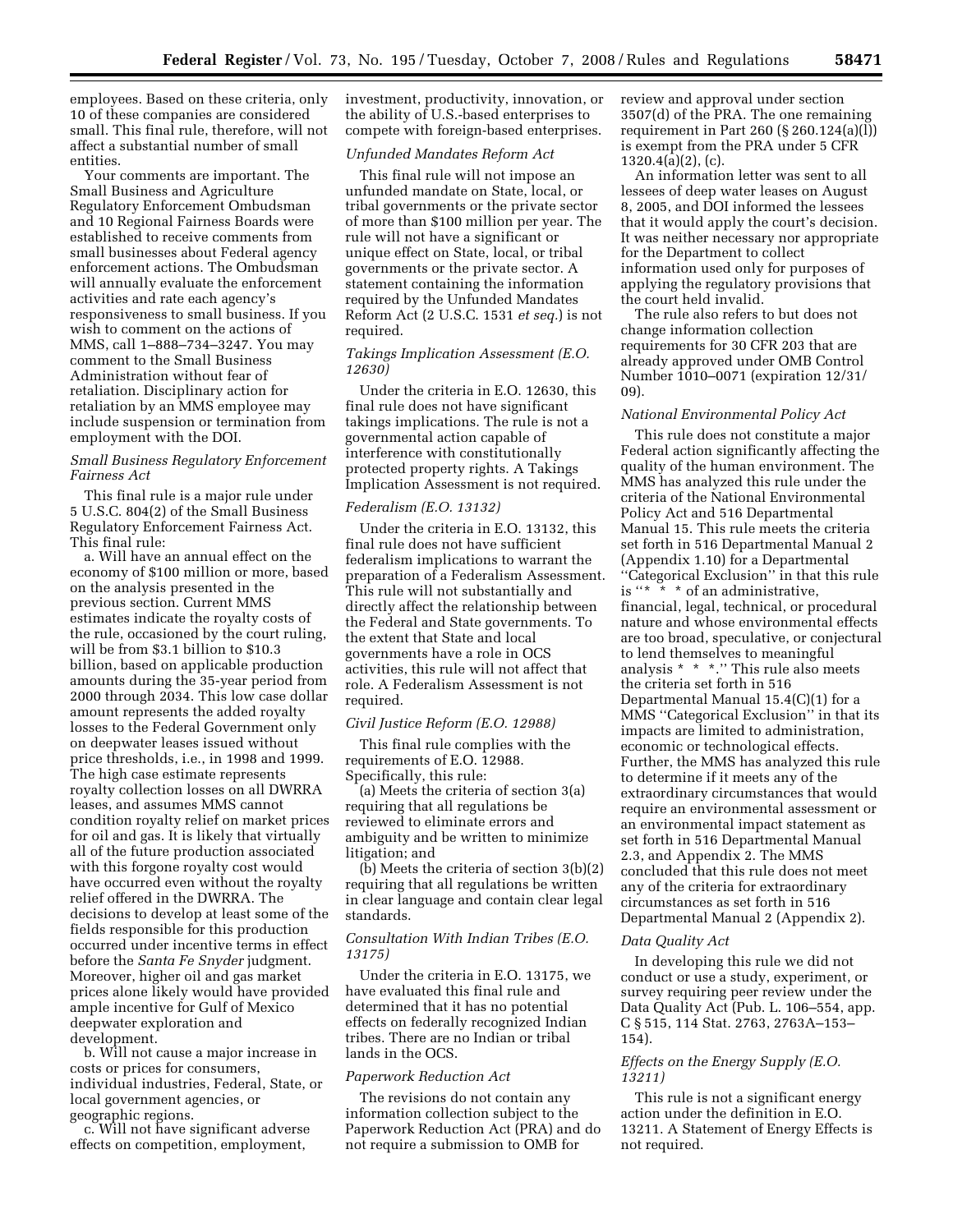# **List of Subjects**

### *30 CFR Part 203*

Continental shelf, Government contracts, Indians—lands, Mineral royalties, Oil and gas exploration, Public lands—mineral resources.

# *30 CFR Part 260*

Continental shelf, Government contracts, Mineral royalties, Oil and gas exploration, Public lands—mineral resources, Reporting and recordkeeping requirements.

Dated: July 18, 2008.

### **C. Stephen Allred,**

*Assistant Secretary, Land and Minerals Management.* 

■ For the reasons stated in the preamble, the Minerals Management Service (MMS) amends 30 CFR parts 203 and 260 as follows:

# **PART 203—RELIEF OR REDUCTION IN ROYALTY RATES**

■ 1. The authority citation for part 203 continues to read as follows:

**Authority:** 25 U.S.C. 396; 25 U.S.C. 2107; 30 U.S.C. 189, 241; 30 U.S.C. 359; 30 U.S.C. 1023; 30 U.S.C. 175; 31 U.S.C. 9701; 43 U.S.C. 1334.

■ 2. Revise § 203.69 $(c)$  to read as follows:

# **§ 203.69 If my application is approved, what royalty relief will I receive?**

\* \* \* \* \* (c) If your application includes pre-Act leases in different categories of water depth, we apply the minimum royalty suspension volume for the deepest such lease then assigned to the field. We base the water depth and

makeup of a field on the water-depth

delineations in the ''Lease Terms and Economic Conditions'' map and the ''Fields Directory'' documents and updates in effect at the time your application is deemed complete. These publications are available from the MMS Gulf of Mexico Regional Office.

\* \* \* \* \*

■ 3. Amend § 203.71 as set forth below:

■ A. Revise paragraphs (a)(1), (3), and (5).

■ B. Remove paragraph (b).

■ C. Redesignate paragraphs (c) and (d) as paragraphs (b) and (c).

**§ 203.71 How does MMS allocate a field's suspension volume between my lease and other leases on my field?** 

\* \* \* \* \*

 $(a) * * * *$ 

| If $\ldots$                                                                                                     | Then $\ldots$                                                                                                                                                                                                                                                                                                                                                                                                                                                                                    | And $\ldots$                                                                                                                                                                                                                                                                                                                                                                                                                                                                                                                                                                                                                                                                                                                                                                                                                                                                              |
|-----------------------------------------------------------------------------------------------------------------|--------------------------------------------------------------------------------------------------------------------------------------------------------------------------------------------------------------------------------------------------------------------------------------------------------------------------------------------------------------------------------------------------------------------------------------------------------------------------------------------------|-------------------------------------------------------------------------------------------------------------------------------------------------------------------------------------------------------------------------------------------------------------------------------------------------------------------------------------------------------------------------------------------------------------------------------------------------------------------------------------------------------------------------------------------------------------------------------------------------------------------------------------------------------------------------------------------------------------------------------------------------------------------------------------------------------------------------------------------------------------------------------------------|
| (1) We assign an eligible lease to<br>your authorized field after we ap-<br>prove relief.                       | We will not change your authorized field's royalty<br>suspension volume determined under §203.69.                                                                                                                                                                                                                                                                                                                                                                                                | Production from the assigned eligible lease(s)<br>counts toward the royalty suspension volume for<br>the authorized field, but the eligible lease will not<br>share any remaining royalty suspension volume<br>for the authorized field after the eligible lease has<br>produced the volume applicable under §260.114<br>of this chapter.                                                                                                                                                                                                                                                                                                                                                                                                                                                                                                                                                 |
|                                                                                                                 |                                                                                                                                                                                                                                                                                                                                                                                                                                                                                                  |                                                                                                                                                                                                                                                                                                                                                                                                                                                                                                                                                                                                                                                                                                                                                                                                                                                                                           |
| (3) We assign another lease that<br>you operate to your field while<br>we are evaluating your applica-<br>tion. | In our evaluation of your authorized field, we will<br>take into account the value of any royalty relief<br>the added lease already has under §260.114 or<br>its lease document. If we find your authorized field<br>still needs additional royalty suspension volume,<br>that volume will be at least the combined royalty<br>suspension volume to which all added leases on<br>the field are entitled, or the minimum suspension<br>volume of the authorized field, whichever is great-<br>er. | (i) You toll the time period for evaluation until you<br>modify your application to be consistent with the<br>newly constituted field;<br>(ii) We have an additional 60 days to review the<br>new information; and<br>(iii) The assigned pre-Act lease or royalty suspen-<br>sion lease shares the royalty suspension we grant<br>to the newly constituted field. An eligible lease<br>does not share the royalty suspension we grant to<br>the new field. If you do not agree to toll, we will<br>have to reject your application due to incomplete<br>information. Production from an assigned eligible<br>lease counts toward the royalty suspension vol-<br>ume that we grant under §203.69 for your author-<br>ized field, but you will not owe royalty on produc-<br>tion from the eligible lease until it has produced<br>the volume applicable under §260.114 of this<br>chapter. |
|                                                                                                                 |                                                                                                                                                                                                                                                                                                                                                                                                                                                                                                  |                                                                                                                                                                                                                                                                                                                                                                                                                                                                                                                                                                                                                                                                                                                                                                                                                                                                                           |
| (5) We reassign a well on a pre-<br>Act, eligible, or royalty suspen-<br>sion lease from field A to field B.    | The past production from the well counts toward the<br>royalty suspension volume that we grant under<br>§ 203.69 to field B.                                                                                                                                                                                                                                                                                                                                                                     | For any field based relief, the past production for<br>that well will not count toward any royalty suspen-<br>sion volume that we grant under §203.69 to field<br>A. Moreover, past production from that well will<br>count toward the royalty suspension volume appli-<br>cable for the lease under §260.114 if the well is<br>on an eligible lease or under §260.124 if the well<br>is on a royalty suspension lease.                                                                                                                                                                                                                                                                                                                                                                                                                                                                   |

\* \* \* \* \* **PART 260—OUTER CONTINENTAL**  **Authority:** 43 U.S.C. 1331 *et seq.* 

■ 5. Revise § 260.3 to read as follows:

# **§ 260.3 What is MMS's authority to collect information?**

(a) The Paperwork Reduction Act of 1995 (PRA) requires us to inform you that we may not conduct or sponsor, and you are not required to respond to, a collection of information unless it

■ 4. The authority citation for part 260 continues to read as follows:

**SHELF OIL AND GAS LEASING**